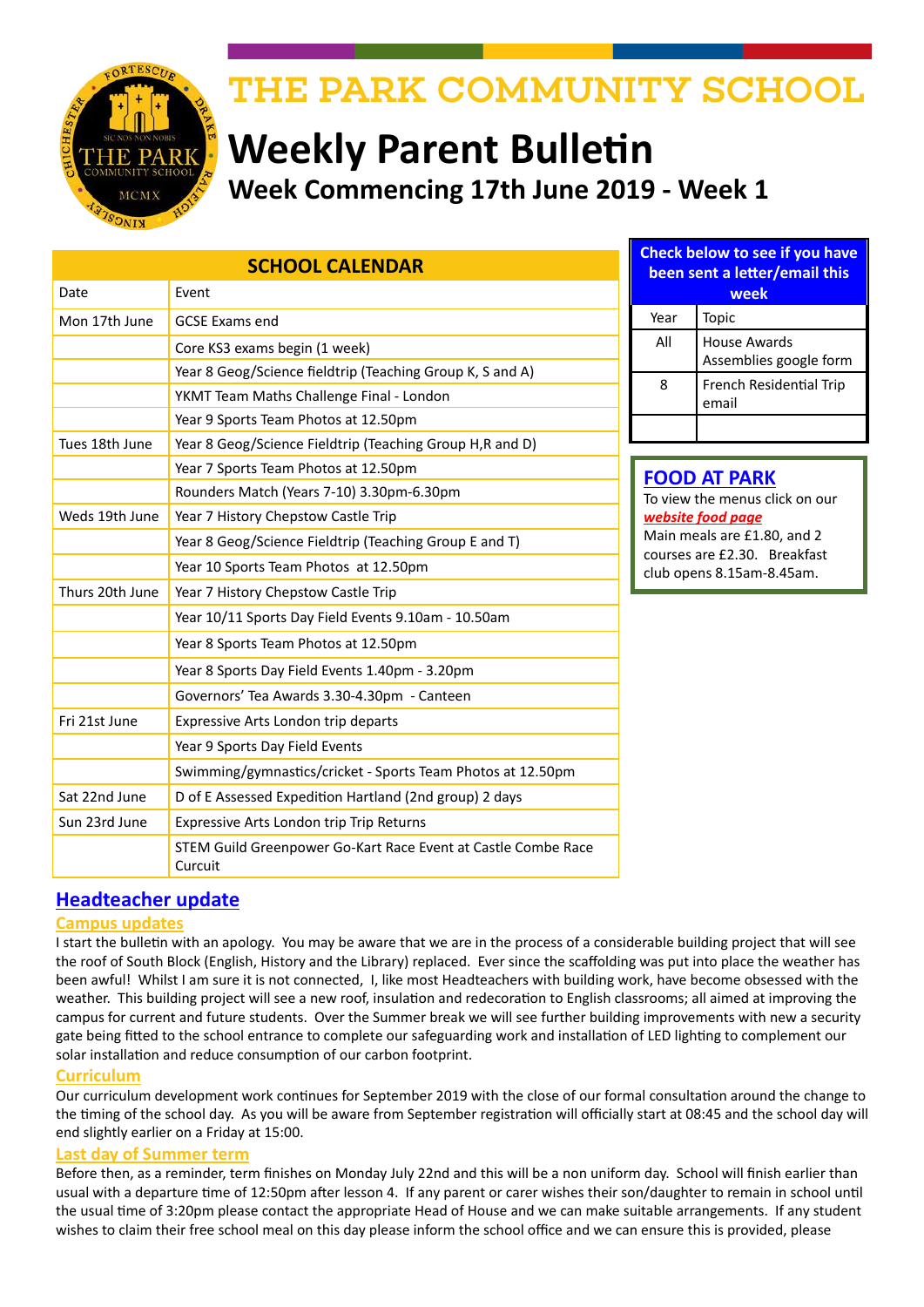note the meal on Monday 22nd July will be from a reduced choice. To aid our planning can we ask that responses are made before Tuesday 2nd July.

#### **Plastic Free Park**

The development work around energy efficiency is timely as our Plastic Free Park group with staff and student input, has been officially recognised and the school has been awarded Plastic Free status.

Well done to the group.



## **Goodbye to our Year 11 students**



Today we formally say thank you and goodbye to our Year 11 students. As a year group they have responded positively to the changes in examinations and study leave and have demonstrated our values in abundance over the exam season. I wish them all well and look forward to seeing the year group at the Year 11 Prom and then for exam results day.

### *Year 11, it has been a pleasure for myself and the staff to have worked with you. Thank you.*

*Gareth Roscoe - Headteacher*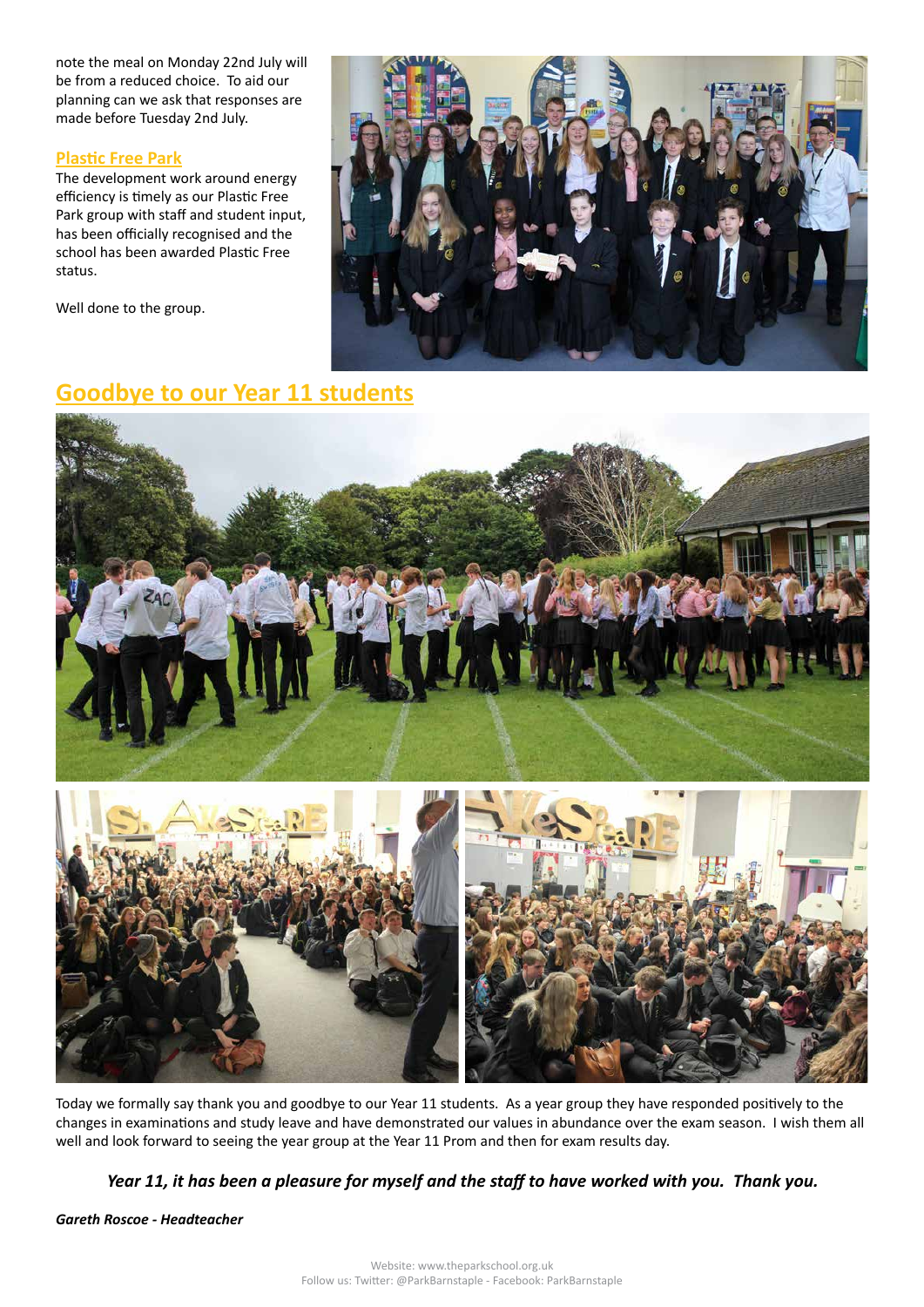### **Sports Day 24th June**

Parents are very welcome to attend Sports Day which is on Monday 24th June 12.30pm-3.20pm. The afternoon consists of sprint finals and relays. Next week we are holding Sports Day Field Events within normal PE lessons.

## **School of Rock DVDs**

Did you reserve a DVD for the School of Rock performance? We still have many DVDs that have not been collected from Pupil Reception. The cost of the DVD was £5.

## **Celebrating Student Achievements**

We are currently collating content for the Summer Park News and would like to hear about the achievements of students outside of school in a variety of activities - sport, music, drama, charity work, volunteering, etc.

If you have any good news stories please share them with us so we can join the celebrations. Kindly email the school using: admin@ theparkschool.org.uk with photos and any details.

### **Pig Racing Night Event - 28th June**

Back by popular demand is our exciting Pig Racing Night. Join us for a fun evening which involves betting on the races and if your fluffy pig wins you receive a prize!



Tickets are available from our School Office, £5 per head. There will be a licensed bar and food is included in the ticket price. Come and support your school and Friends of Park.

You can book your tickets through our school office Tel: 373131 or email admin@theparkschool.org.uk

### **The Stem Guild: Greenpower Go-Cart**

We have been building the Greenpower go-kart for the best part of this school year and the first race we are to contest in is approaching rapidly.

We will be competing in an event at Castle Combe race circuit on the 23rd June and are working hard to ensure the cart is race ready.

We have built this car from the ground up with the parts supplied, we have designed and made the bodywork ourselves.

We can all remember the milestones which we worked so hard to achieve, like when we first test drove the car on the tennis courts. There have been challenges along the way, but we have persevered to solve them as it is all part of the process of designing and making something of this scale.



We are looking forward to our first race, we will learn a lot from it and then use this to improve the cart before the next race in July!

#### *By William Skinner (Year 8)*

## **Uniform**

Samuel Daws our uniform supplier are adopting a new approach for the ordering and collection of school uniform. If you need to buy school uniform, please follow the *[link](https://www.samdaw.co.uk/blogs/news/summer-holidays-at-daws-whats-new)* for further details.

Marks and Spencer are offering 20% discount on school uniform until 2nd July .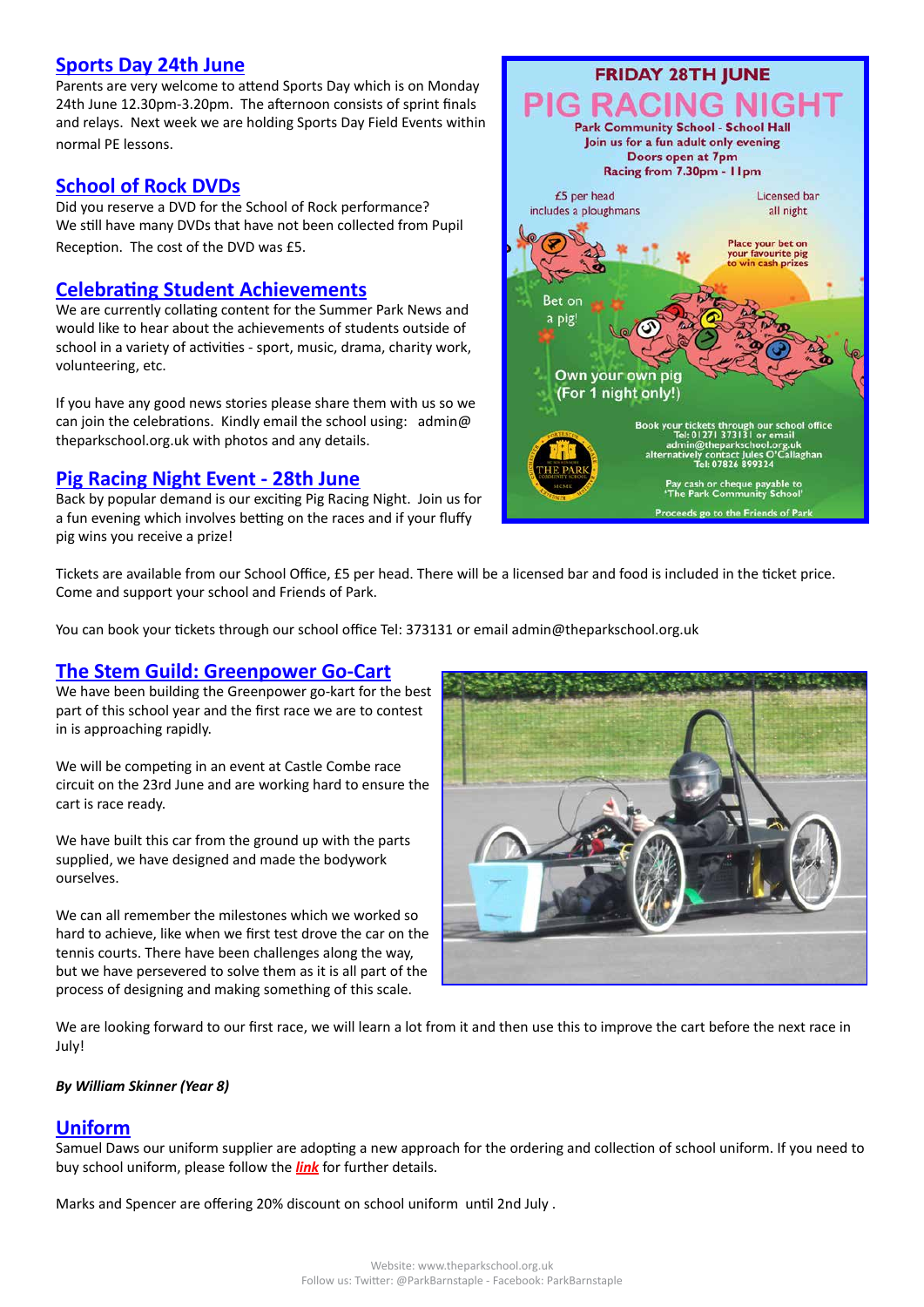## **Donations Needed For Thrift Uniform And PE kit**

We would really appreciate any donations of good condition items e.g. blazers, jumpers, skirts, trousers, shirts and new style PE kit, to make available as Thrift.

## **Old PE Kit For Uganda**

We would appreciate any donations of old style PE kit, that we can take to Uganda to help local schools in October this year.

## **SCHOOL TRIPS**

Please note all cheques should now be made payable to 'The Park Community School' and not 'Devon County Council'. Please ensure that you keep up to date with paying the instalments for any trips that your child has signed up for.

### **French Residential**

Unfortunately the cost of the trip has had to be increased by £15 per student. Could parents/carers please log in to Wisepay and pay the additional payment. We have emailed parents/carers this week, with details about a Parent Information Evening at 6pm in the canteen on Thursday 27th June.

#### *Thanks - Miss Upsdale*

#### **London Art trip**

Year 10 students going on the London Expressive Arts Trip on 21st June have been issued with the following documents, linked here:

*[Trip Itinerary](http://www.theparkschool.org.uk/sites/default/files/London-Art-Trip-Itinerary-2019.pdf) [Kit List](http://www.theparkschool.org.uk/sites/default/files/London-Art-Trip-kit-List-2019.pdf) [Safety Letter](http://www.theparkschool.org.uk/sites/default/files/London-Safety-Letter19.pdf) [Behaviour Contract](http://www.theparkschool.org.uk/sites/default/files/Art-Trip-Contract-2019_0.pdf)* - requires a signature from parent/carer *[Medical Form](http://www.theparkschool.org.uk/sites/default/files/Expressive%20Arts%20Trip%202019.pdf)* - To be completed by parent/carer

## **Torquay/Bude**

**TORQUAY** - All behaviour consent form and medical form should have be completed any returned. The final balance should now be paid.

**BUDE** - The final balance should now be paid. Please ensure the medical forms are completed and returned as soon as possible. Copies of the forms can be found on our 'Letters Home' page via our website *[link here](http://www.theparkschool.org.uk/letters-home-0).*

#### **New York July 2020**

There is still time to apply for a place on this trip. A non-refundable deposit is required as soon as possible for £400. For those that missed the New York Information evening, please see link to the *[New York 2020 Presentation](http://www.theparkschool.org.uk/sites/default/files/NewYorkMeetingPowerPoint-July2020.pdf)* Students who are interested in the trip can pick up a letter from Miss Vidler or a link is provided here - *[New York Letter](http://www.theparkschool.org.uk/sites/default/files/Payment%20Plan%20and%20Itinerary%20letter%202020.pdf)*

### **Ski Trip 2020**

If your child is interested in reserving a place on the April 2020 Ski Trip, they should pick up a letter from pupil reception and return the reply slip.

## **FRIENDS OF PARK**

We have a number of events coming up soon, and would really appreciate any donations of chocolates, toiletries, bottles of wine or services e.g. if you run an ironing business - a free basket of ironing, a gardening business - a free lawn cut, a car valet business - a free car clean, a garage business - a free MOT etc. Prizes can be handed into our reception; alternatively if you have a service to offer please kindly email: jocallaghan@theparkschool.org.uk.

## **KS4 INFORMATION**

### **Year 11 Photos**

If your son/daughter has not brought home their Year 11 photo order, please arrange to pop into school and pick up your order from reception.

### **Year 11 Prom**

Could parents/carers please check that your child has logged into the Prom google classroom link and specified their meal choice. If choices have not been made by 18th June, the school will choose for them.